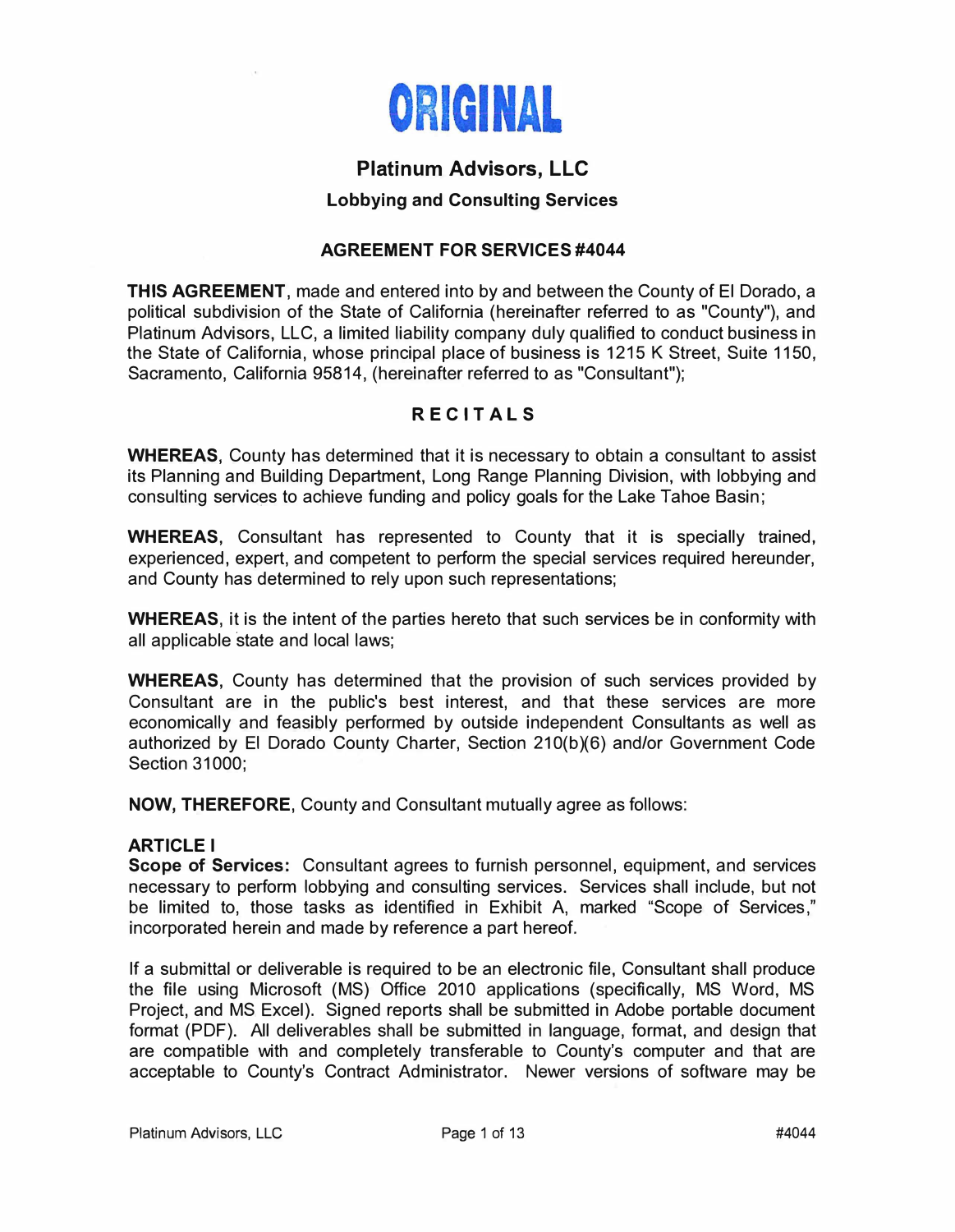used and other types of software used for analytical purposes may be authorized if approved in advance of the submittal by County's Contract Administrator. Consultant shall submit all deliverables to County's Contract Administrator. Failure to submit the required deliverables in the format required shall be grounds for termination of the Agreement, as provided in ARTICLE XIII, Default, Termination, and Cancellation, herein.

All of the services included in this Article and Exhibit A are the responsibility of Consultant, unless specifically described as a task or item of work to be provided by County.

# **ARTICLE II**

**Term:** This Agreement shall become effective upon final execution by both parties hereto, and shall expire on June 10, 2022.

# **ARTICLE Ill**

**Compensation for Services:** For services provided herein, including any deliverables that may be identified herein, County agrees to pay Consultant in arrears. Payment shall be made within forty-five (45) days following County's receipt and approval of itemized invoices identifying the services rendered.

Consultant shall submit one ( 1) itemized invoice to County for services each month. For the purposes hereof, the monthly billing rate and total amount payable for each invoice shall be \$1,000. The total amount of this Agreement shall not exceed \$36,000, inclusive of all expenses.

Itemized invoices shall follow the format specified by County and shall reference this Agreement number on their faces. Consultant shall attach copies of any progress reports required under the provisions of ARTICLE IV, Progress Reports, herein, that relate to the services being billed, as backup documentation to any invoices submitted for payment under the terms of this Agreement. Copies of documentation attached to invoices shall reflect Consultant's charges for the specific services billed on those invoices. Invoices shall be mailed to County at the following address:

> County of El Dorado Planning and Building Department Long Range Planning Division 2850 Fairlane Court Placerville, California 95667 Attn.: Cindy Johnson Administrative Technician

or to such other location as County directs.

In the event that Consultant fails to deliver, in the format specified, the deliverables and progress reports required by this Agreement, County at its sole option may delay the payment for the period of time of the delay, cease all payments until such time as the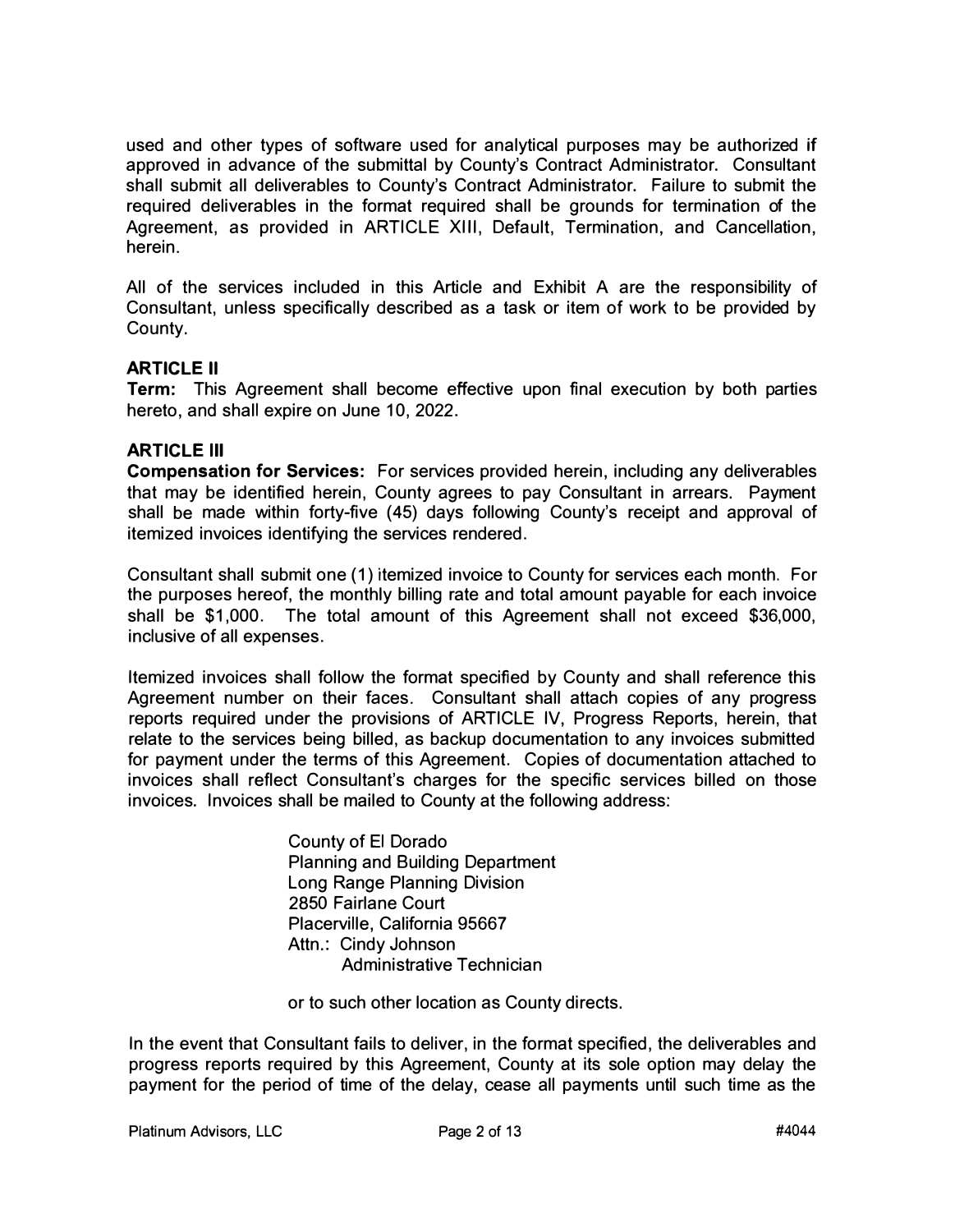required deliverables or progress reports are received, or proceed as set forth below in ARTICLE **XIII,** Default, Termination, and Cancellation, herein.

# **ARTICLE IV**

**Progress Reports:** Consultant shall submit written progress reports to County's Contract Administrator at intervals that are commensurate with the requirements of the tasks being performed and based upon a mutually agreeable schedule. At a minimum, Consultant shall submit progress reports once per month. The reports shall be sufficiently detailed for County's Contract Administrator to determine if Consultant is performing to expectations and is on schedule, to provide communication of interim findings, and to afford occasions for airing difficulties or special circumstances encountered so that remedies can be developed. County's review of these reports will ensure that Consultant's work meets a level of acceptability as determined by County's Contract Administrator, and Consultant shall be required to modify its work as necessary to meet that level of acceptability as defined by County's Contract Administrator. Progress reports shall include the total number of hours worked by Consultant and any authorized subconsultants, if applicable, and shall include descriptions of the tasks and work performed, including a description of any deliverables submitted during the reporting period and the anticipated tasks, work, and deliverables proposed for the subsequent reporting period. Any invoices submitted by Consultant for payment under the terms of this Agreement shall include copies of the progress reports that relate to the services being billed on those invoices.

# **ARTICLEV**

**Taxes:** Consultant certifies that as of today's date, it is not in default on any unsecured property taxes or other taxes or fees owed by Consultant to County. Consultant agrees that it shall not default on any obligations to County during the term of this Agreement.

# **ARTICLE VI**

**Changes to Agreement:** This Agreement may be amended by mutual consent of the parties hereto. Said amendments shall become effective only when in writing and fully executed by duly authorized officers of the parties hereto.

# **ARTICLE VII**

**Consultant to County:** It is understood that the services provided under this Agreement shall be prepared in and with cooperation from County and its staff. It is further agreed that in all matters pertaining to this Agreement, Consultant shall act as Consultant only to County and shall not act as Consultant to any other individual or entity affected by this Agreement nor provide information in any manner to any party outside of this Agreement that would conflict with Consultant's responsibilities to County during the term hereof.

#### **ARTICLE VIII**

**Confidentiality:** Consultant shall maintain the confidentiality and privileged nature of all records, including billing records, together with any knowledge therein acquired, in accordance with all applicable state and federal laws and regulations, as they may now exist or may hereafter be amended or changed. Consultant, and all Consultant's staff,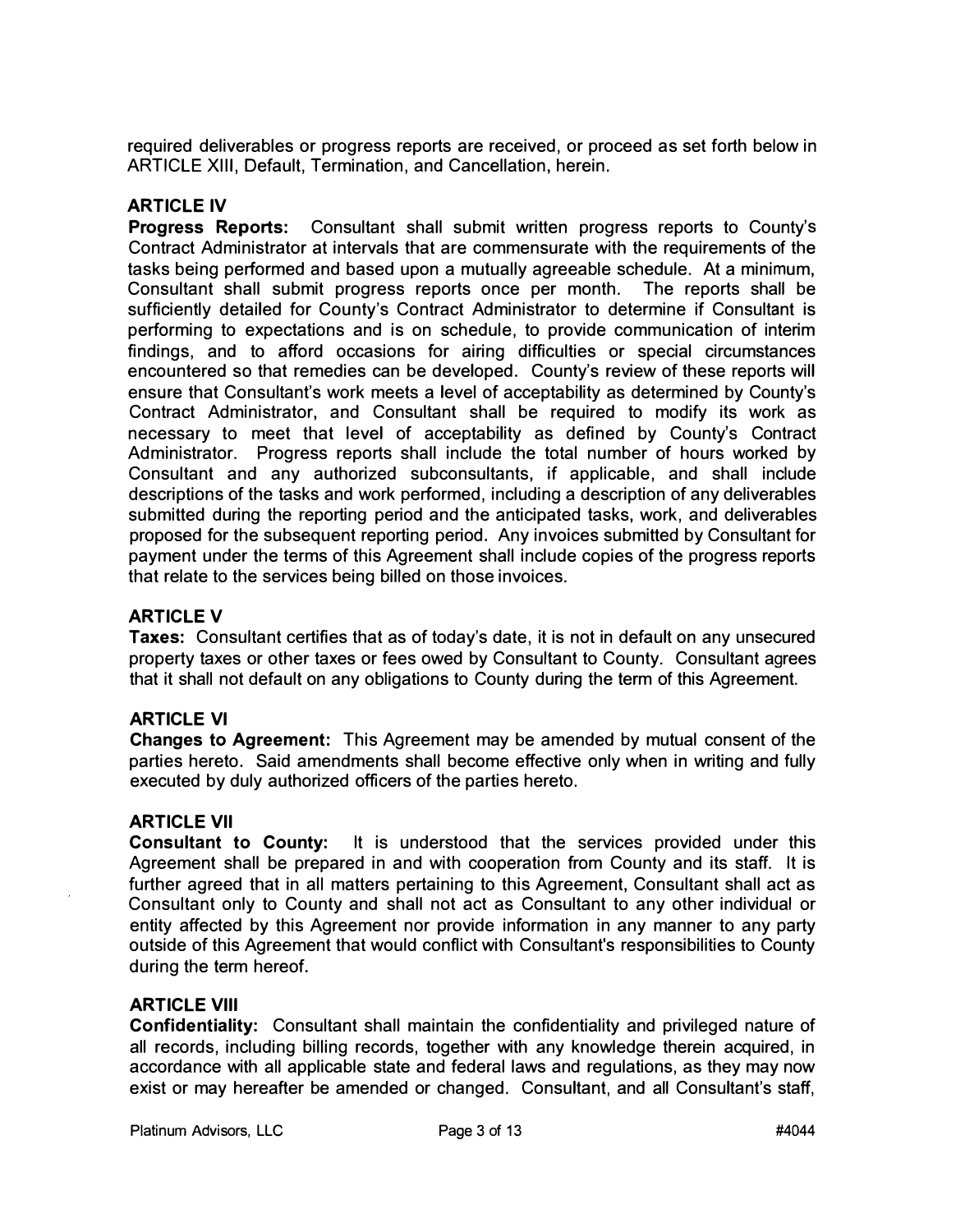employees, and representatives, shall not use or disclose, directly or indirectly at any time, any said confidential information, other than to County's Planning and Building Department, Long Range Planning Division, for the purpose of, and in the performance of, this Agreement. This confidentiality provision shall survive after the expiration or earlier termination of this Agreement.

# **ARTICLE IX**

**Assignment and Delegation:** Consultant is engaged by County for its unique qualifications and skills as well as those of its personnel. Consultant shall not subcontract, delegate, or assign services to be provided, in whole or in part, to any other person or entity without prior written consent of County.

# **ARTICLE X**

**Independent Contractor/Liability:** Consultant is, and shall be at all times, deemed independent and shall be wholly responsible for the manner in which it performs services required by the terms of this Agreement. Consultant exclusively assumes responsibility for acts of its employees, associates, and subcontractors, if any are authorized herein, as they relate to services to be provided under this Agreement during the course and scope of their employment.

Consultant shall be responsible for performing the work under this Agreement in a safe, professional, skillful, and workmanlike manner and shall be liable for its own negligence and negligent acts of its employees. County shall have no right of control over the manner in which work is to be done and shall, therefore, not be charged with responsibility of preventing risk to Consultant or its employees.

#### **ARTICLE XI**

**Fiscal Considerations:** The parties to this Agreement recognize and acknowledge that County is a political subdivision of the State of California. As such, County is subject to the provisions of Article XVI, Section 18 of the California Constitution and other similar fiscal and procurement laws and regulations and may not expend funds for products, equipment, or services not budgeted in a given fiscal year. It is further understood that in the normal course of County business, County will adopt a proposed budget prior to a given fiscal year, but that the final adoption of a budget does not occur until after the beginning of the fiscal year.

Notwithstanding any other provision of this Agreement to the contrary, County shall give notice of cancellation of this Agreement in the event of adoption of a proposed budget that does not provide for funds for the services, products, or equipment subject herein. Such notice shall become effective upon the adoption of a final budget, which does not provide funding for this Agreement. Upon the effective date of such notice, this Agreement shall be automatically terminated and County released from any further liability hereunder.

In addition to the above, should the Board of Supervisors during the course of a given year for financial reasons reduce or order a reduction in the budget for any County department for which services were contracted to be performed, pursuant to this paragraph in the sole discretion of County, this Agreement may be deemed to be canceled in its entirety subject to payment for services performed prior to cancellation.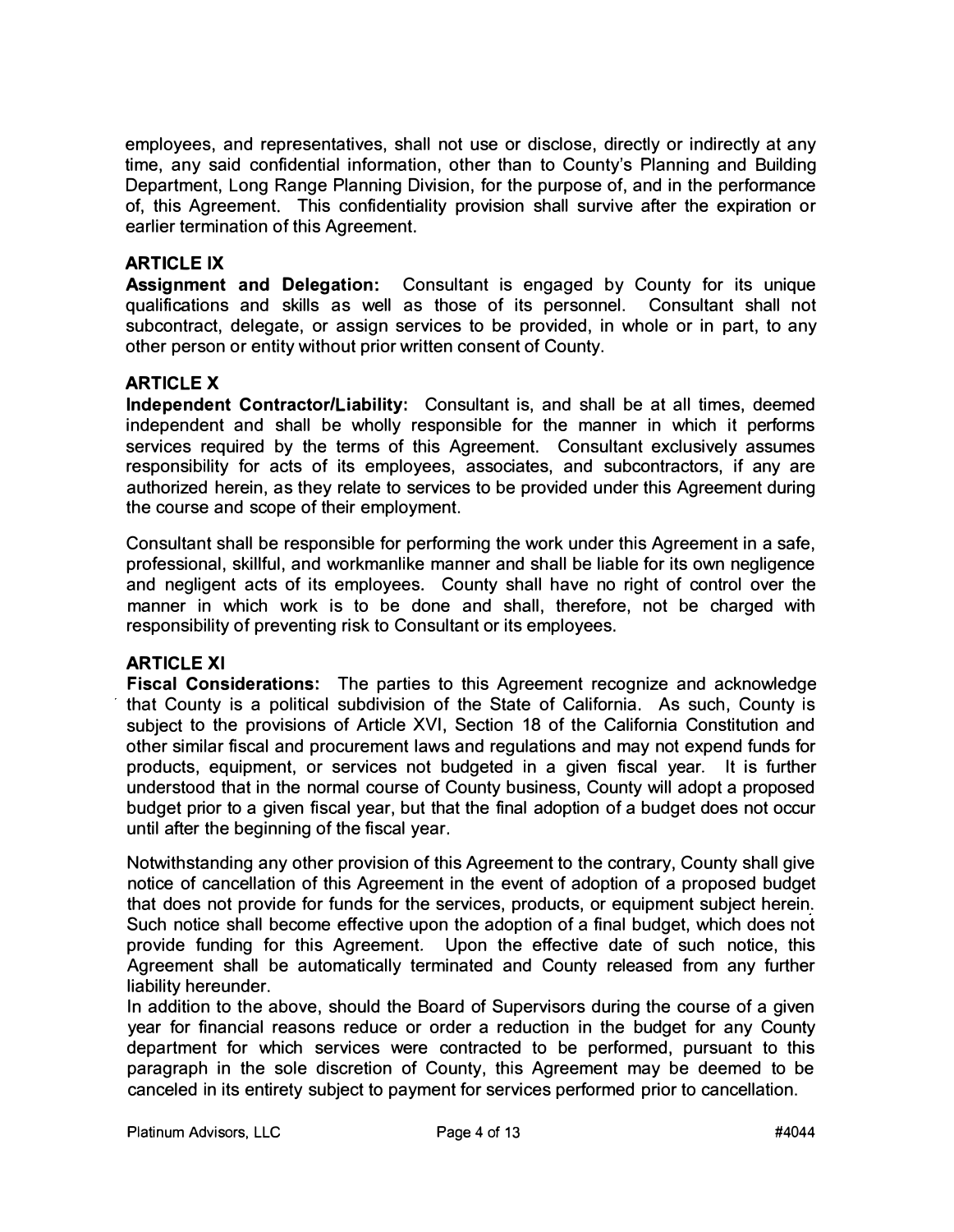**ARTICLE XII**<br>Audit by California State Auditor: **Consultant acknowledges that if total** compensation under this Agreement is greater than \$10,000.00, this Agreement is subject to examination and audit by the California State Auditor for a period of three (3) years, or for any longer period required by law, after final payment under this Agreement, pursuant to California Government Code § 8546.7. In order to facilitate these potential examinations and audits, Consultant shall maintain, for a period of at least three (3) years, or for any longer period required by law, after final payment under the Agreement, all books, records, and documentation necessary to demonstrate performance under the Agreement.

#### **ARTICLE XIII**

# **Default, Termination, and Cancellation:**

A. Default: Upon the occurrence of any default of the provisions of this Agreement, a party shall give written notice of said default to the party in default (notice). If the party in default does not cure the default within ten (10) days of the date of notice (Time to Cure), then such party shall be in default. The Time to Cure may be extended at the discretion of the party giving notice. Any extension of Time to Cure must be in writing, prepared by the party in default for signature by the party giving notice, and must specify the reason(s) for the extension and the date in which the extension of Time to Cure expires.

Notice given under this section shall specify the alleged default and the applicable Agreement provision and shall demand that the party in default perform the provisions of this Agreement within the applicable period of time. No such notice shall be deemed a termination of this Agreement unless the party giving notice so elects in this notice, or the party giving notice so elects in a subsequent written notice after the Time to Cure has expired. In the event of termination for default, County reserves the right to take over and complete the work by contract or by any other means.

- B. Bankruptcy: This Agreement, at the option of County, shall be terminable in the case of bankruptcy, voluntary or involuntary, or insolvency of Consultant.
- C. Ceasing Performance: County may . terminate this Agreement in the event Consultant ceases to operate as a business or otherwise becomes unable to substantially perform any term or condition of this Agreement.
- D. Termination or Cancellation without Cause: County may terminate this Agreement in whole or in part upon seven (7) calendar days' written notice by County without cause. If such prior termination is effected, County will pay for satisfactory services rendered prior to the effective dates, as set forth in the Notice of Termination provided to Consultant, and for such other services which County may agree to in writing as necessary for contract resolution. In no event, however, shall County be obligated to pay more than the total amount of the Agreement. Upon receipt of a Notice of Termination, Consultant shall promptly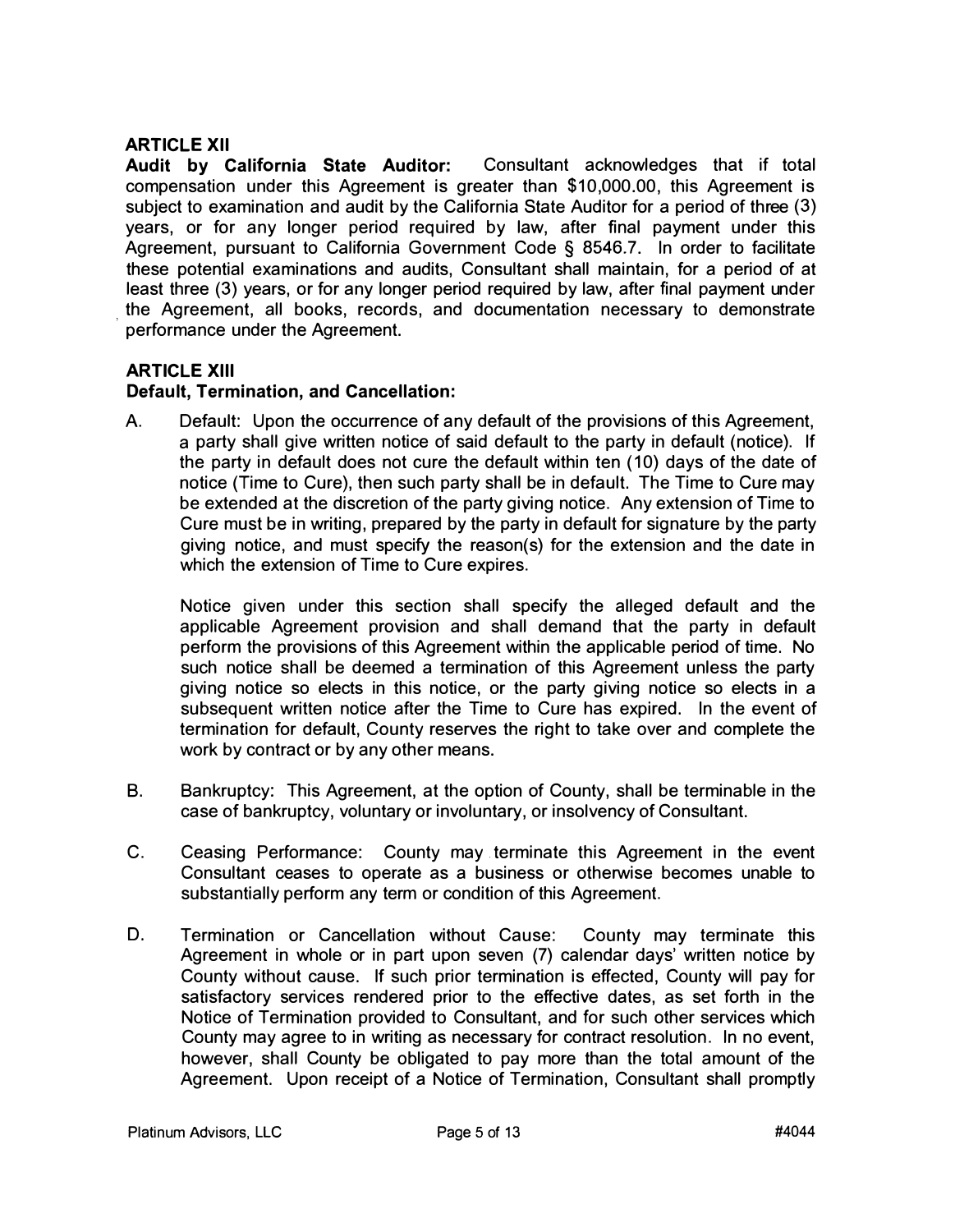discontinue all services affected, as of the effective date of termination set forth in such Notice of Termination, unless the Notice directs otherwise.

# **ARTICLE XIV**

**Notice to Parties:** All notices to be given by the parties hereto shall be in writing and served by depositing same in the United States Post Office, postage prepaid and return receipt requested. Notices to County shall be in duplicate and addressed as follows:

To County:

County of El Dorado Planning and Building Department Long Range Planning Division 2850 Fairlane Court Placerville, California 95667

With a copy to:

County of El Dorado Chief Administrative Office Procurement and Contracts Division 2850 Fairlane Court Placerville, California 95667

Attn.: Brendan Ferry<br>Principal Planner Attn.: Michele Weimer Procurement and Contracts Manager

or to such other location as County directs.

Notices to Consultant shall be addressed as follows:

Platinum Advisors, LLC 1215 K Street, Suite 1150 Sacramento, California 95814

Attn.: Darius Anderson Managing Partner

or to such other location as Consultant directs.

#### **ARTICLE XV**

**Change of Address:** In the event of a change in address for Consultant's principal place of business, Consultant's Agent for Service of Process, or Notices to Consultant, Consultant shall notify County in writing as provided in ARTICLE XIV, Notice to Parties. Said notice shall become part of this Agreement upon acknowledgment in writing by County's Contract Administrator, and no further amendment of the Agreement shall be necessary provided that such change of address does not conflict with any other provisions of this Agreement.

#### **ARTICLE XVI**

**Indemnity:** Consultant shall defend, indemnify, and hold County and its officers, agents, employees, and representatives harmless against and from any and all claims, suits, losses, damages, and liability for damages of every name, kind, and description, including attorneys' fees and costs incurred, brought for, or on account of, injuries to, or death of, any person, including but not limited to workers, County employees, and the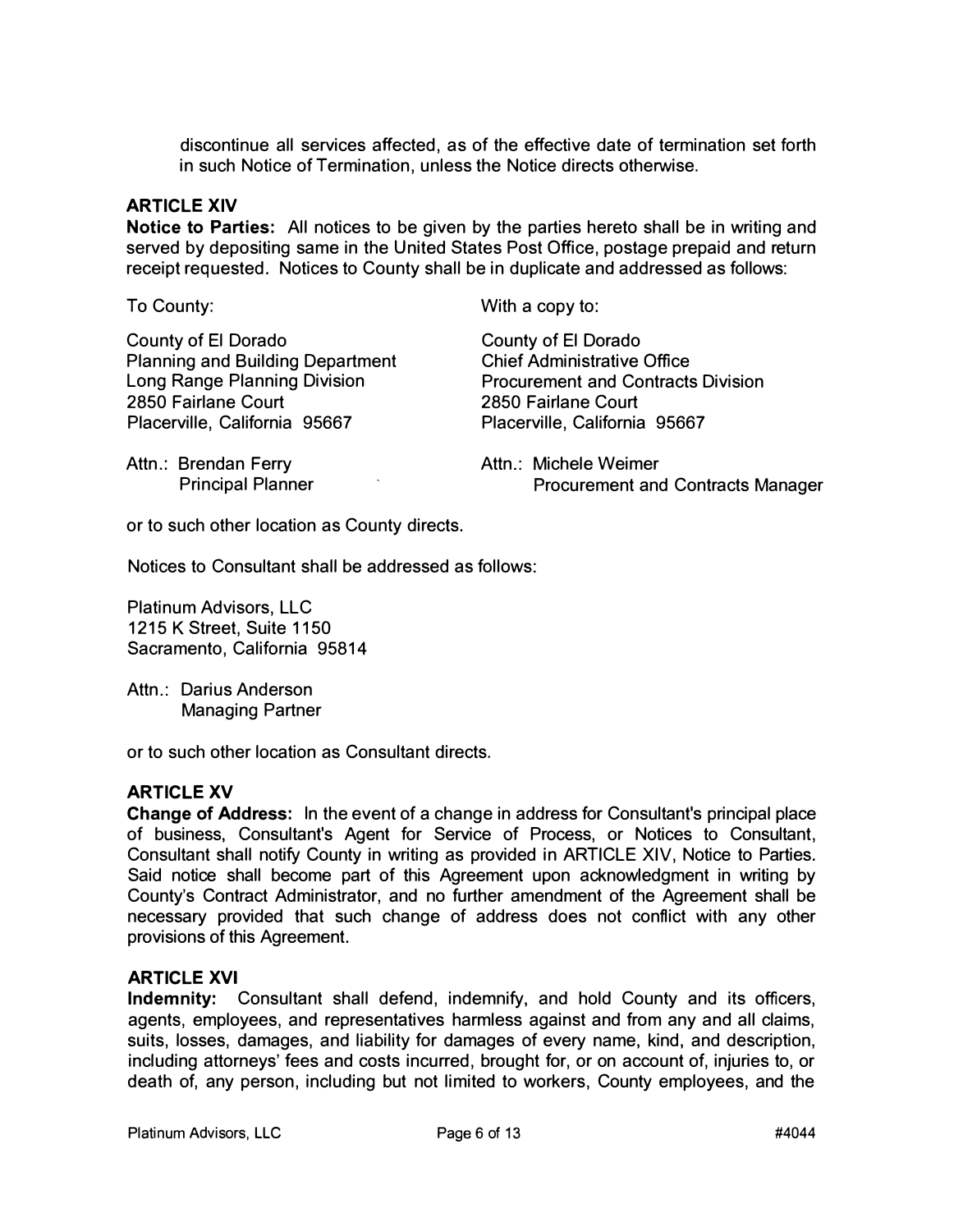public, or damage to property, or any economic or consequential losses, which are claimed to, or in any way arise out of, or are connected with Consultant's services, operations, or performance hereunder, regardless of the existence or degree of fault or negligence on the part of County, Consultant, subcontractor(s), and employee(s) of any of these, except for the sole or active negligence of County, its officers, agents, employees, and representatives, or as expressly prescribed by statute. This duty of Consultant to indemnify and save County harmless includes the duties to defend set forth in California Civil Code Section 2778.

# **ARTICLE XVII**

**Insurance:** Consultant shall provide proof of a policy of insurance satisfactory to County's Risk Management Division and documentation evidencing that Consultant maintains insurance that meets the following requirements:

- A. Full Workers' Compensation and Employers' Liability Insurance covering all employees of Consultant as required by law in the State of California.
- B. Commercial General Liability Insurance of not less than \$1,000,000 combined single limit per occurrence for bodily injury and property damage and a \$2,000,000 aggregate limit.
- C. Automobile Liability Insurance of not less than \$1,000,000 is required in the event motor vehicles are used by Consultant in performance of the Agreement.
- D. In the event Consultant is a licensed professional or professional consultant and is performing professional services under this Agreement, Professional Liability Insurance is required with a limit of liability of not less than \$1,000,000.
- E. Consultant shall furnish a certificate of insurance satisfactory to County's Risk Management Division as evidence that the insurance required above is being maintained.
- F. The insurance will be issued by an insurance company acceptable to County's Risk Management Division or be provided through partial or total self-insurance likewise acceptable to the Risk Management Division.
- G. Consultant agrees that the insurance required herein shall be in effect at all times during the term of this Agreement. In the event said insurance coverage expires at any time or times during the term of this Agreement, Consultant agrees to provide at least thirty (30) days prior to said expiration date, a new certificate of insurance evidencing insurance coverage as provided for herein for not less than the remainder of term of the Agreement, or for a period of not less than one ( 1) year. New certificates of insurance are subject to the approval of Risk Management and Consultant agrees that no work or services shall be performed prior to the giving of such approval. In the event Consultant fails to keep in effect at all times insurance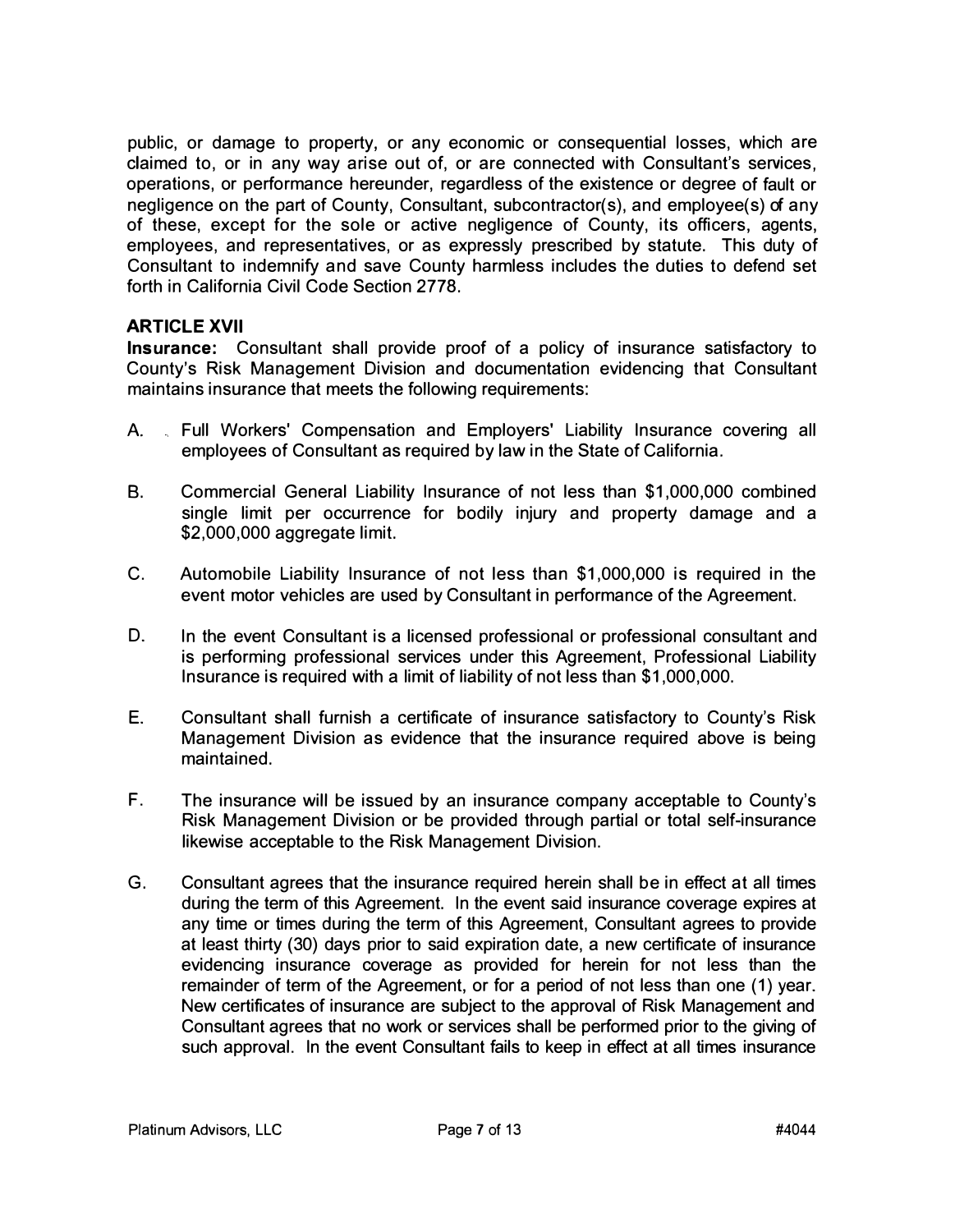coverage as herein provided, County may, in addition to any other remedies it may have, terminate this Agreement upon the occurrence of such event.

- H. The certificate of insurance must include the following provisions stating that:
	- 1. The insurer will not cancel the insured's coverage without prior written notice to County; and
	- 2. The County of El Dorado, its officers, officials, employees, and volunteers are included as additional insured, on an additional insured endorsement, but only insofar as the operations under this Agreement are concerned. This provision shall apply to the general liability policy.
- I. Consultant's insurance coverage shall be primary insurance as respects County, its officers, officials, employees, and volunteers. Any insurance or self-insurance maintained by County, its officers, officials, employees, or volunteers shall be in excess of Consultant's insurance and shall not contribute with it.
- J. Any deductibles or self-insured retentions must be declared to and approved by County. At the option of County, either: The insurer shall reduce or eliminate such deductibles or self-insured retentions as respects County, its officers, officials, employees, and volunteers; or Consultant shall procure a bond guaranteeing payment of losses and related investigations, claim administration, and defense expenses.
- K. Any failure to comply with the reporting provisions of the policies shall not affect coverage provided to County, its officers, officials, employees, or volunteers.
- L. The insurance companies shall have no recourse against the County of El Dorado, its officers, and employees or any of them for payment of any premiums or assessments under any policy issued by any insurance company.
- M. Consultant's obligations shall not be limited by the foregoing insurance requirements and shall survive the expiration of this Agreement.
- N. In the event Consultant cannot provide an occurrence policy, Consultant shall provide insurance covering claims made as a result of performance of this Agreement for not less than three (3) years following completion of performance of this Agreement.
- 0. The certificate of insurance shall meet such additional standards as may be determined by the contracting County department, either independently or in consultation with County's Risk Management Division as essential for protection of County.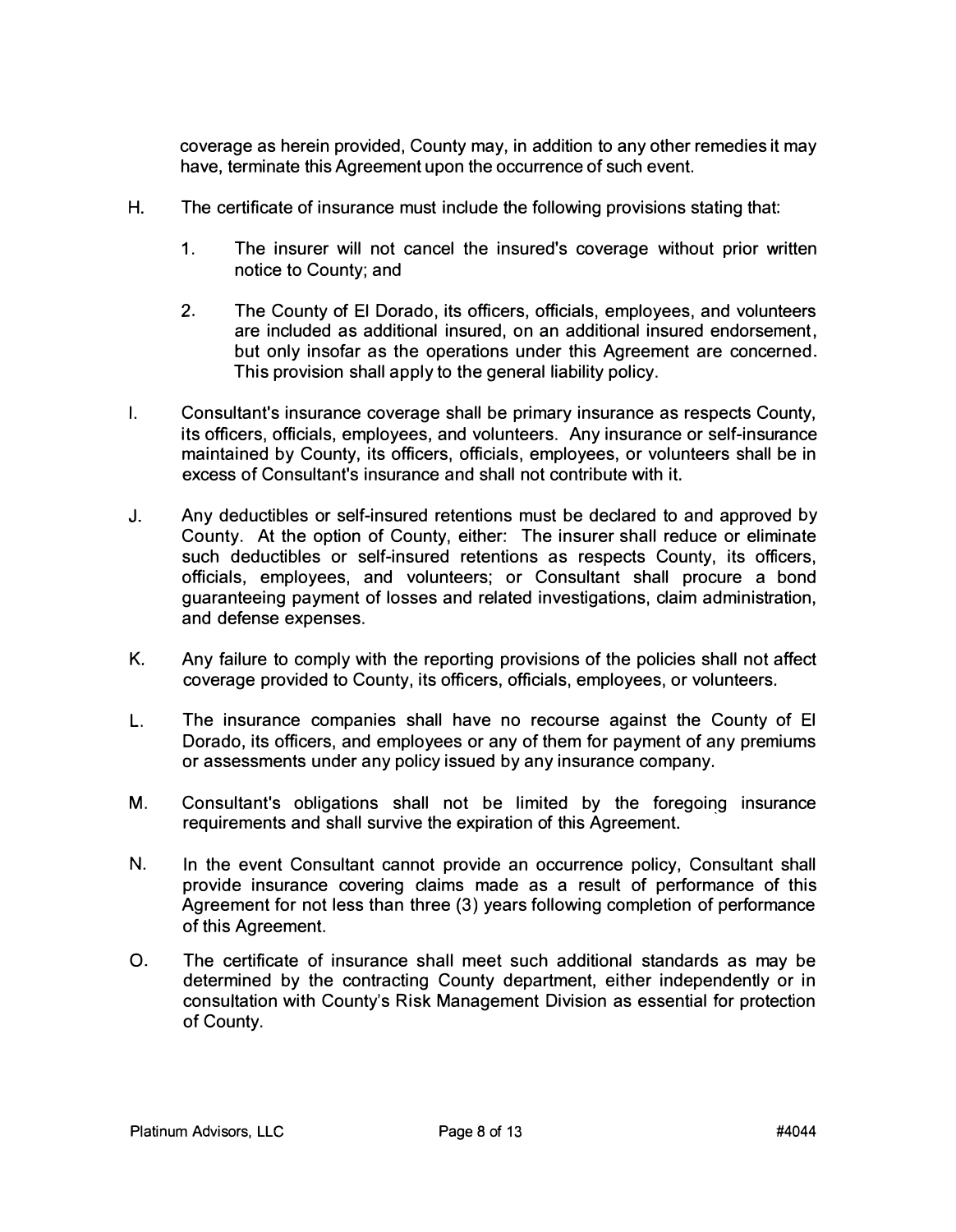#### **ARTICLE XVIII**

**Interest of Public Official:** No official or employee of County who exercises any functions or responsibilities in review or approval of services to be provided by Consultant under this Agreement shall participate in or attempt to influence any decision relating to this Agreement which affects personal interest or interest of any corporation, partnership, or association in which he/she is directly or indirectly interested; nor shall any such official or employee of County have any interest, direct or indirect, in this Agreement or the proceeds thereof.

# **ARTICLE XIX**

**Interest of Consultant:** Consultant covenants that Consultant presently has no personal interest or financial interest, and shall not acquire same in any manner or degree, in either: 1) any other contract connected with or directly affected by the services to be performed by this Agreement; or, 2) any other entities connected with or directly affected by the services to be performed by this Agreement. Consultant further covenants that in the performance of this Agreement no person having any such interest shall be employed by Consultant.

# **ARTICLE XX**

**Conflict of Interest:** The parties to this Agreement have read and are aware of the provisions of Government Code Section 1090 et seq. and Section 87100 relating to conflict of interest of public officers and employees. Consultant attests that it has no current business or financial relationship with any County employee(s) that would constitute a conflict of interest with provision of services under this Agreement and will not enter into any such business or financial relationship with any such employee(s) during the term of this Agreement. County represents that it is unaware of any financial or economic interest of any public officer or employee of Consultant relating to this Agreement. It is further understood and agreed that if such a financial interest does exist at the inception of this Agreement either party may immediately terminate this Agreement by giving written notice as detailed in ARTICLE XIII, Default, Termination, and Cancellation, herein.

# **ARTICLEXXI**

#### **Nondiscrimination:**

A. County may require Consultant's services on projects involving funding from various state and/or federal agencies, and as a consequence, Consultant shall comply with all applicable nondiscrimination statutes and regulations during the performance of this Agreement including but not limited to the following: Consultant and its employees and representatives shall not unlawfully discriminate against any employee or applicant for employment because of race, religion, color, national origin, ancestry, physical handicap, mental disability, medical condition, genetic information, military or veteran status, marital status, age, gender, gender identify, gender expression, sexual orientation, or sex; Consultant shall, unless exempt, comply with the applicable provisions of the Fair Employment and Housing Act (Government Code, Sections 12900 et seq.) and applicable regulations promulgated thereunder (California Code of Regulations,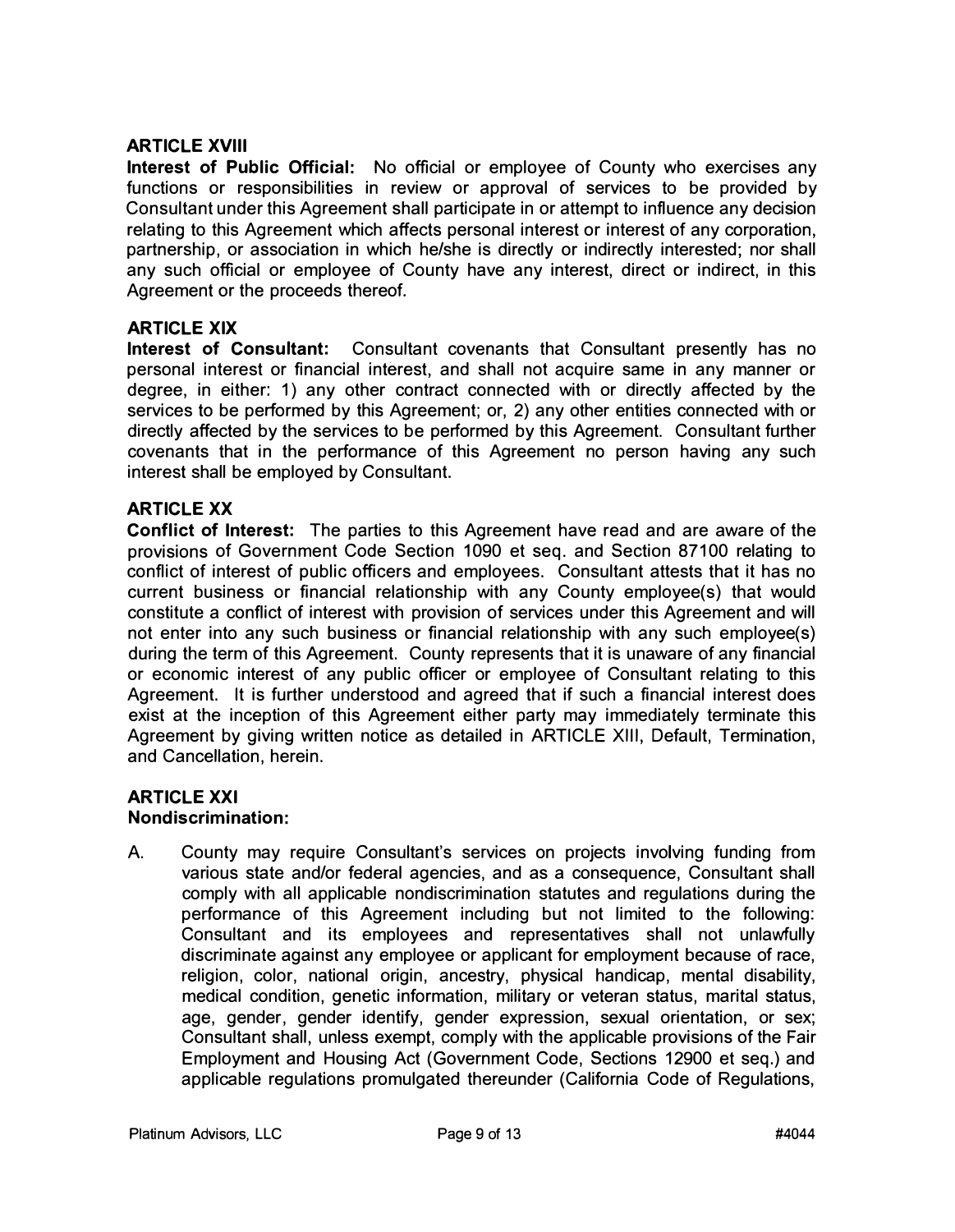Title 2, Sections 7285.0 et seq.); the applicable regulations of the Fair Employment and Housing Commission implementing Government Code, Section 12990, set forth in Chapter 5 of Division 4 of Title 2 of the California Code of Regulations incorporated into this Agreement by reference and made a part hereof as if set forth in full; and Title VI of the Civil Rights Act of 1964, as amended. Consultant and its employees and representatives shall give written notice of their obligations under this clause as required by law.

- B. Where applicable, Consultant shall include these nondiscrimination and compliance provisions in any of its agreements that affect or are related to the services performed herein.
- C. Consultant's signature executing this Agreement shall provide any certifications necessary under the federal laws, the laws of the State of California, including but not limited to Government Code Sections 12990 and 8355 and Title 2, California Code of Regulations, Section 8103.

#### **ARTICLE XXII**

**California Residency (Form 590):** If Consultant is a California resident, Consultant must file a State of California Form 590, certifying its California residency or, in the case of a limited liability company or corporation, certifying that it has a permanent place of business in California. Consultant will be required to submit a Form 590 prior to execution of this Agreement, or County shall withhold seven (7) percent of each payment made to Consultant during the term of this Agreement. This requirement applies to any agreement/contract exceeding \$1,500.

#### **ARTICLE XXIII**

**County Payee Data Record Form:** All independent contractors or corporations providing services to County who do not have a Department of the Treasury Internal Revenue Service Form W-9 (Form W-9) on file with County must file a County Payee Data Record Form with County.

#### **ARTICLE XXIV**

**Business License:** County's Business License Ordinance provides that it is unlawful for any person to furnish supplies or services, or transact any kind of business in the unincorporated territory of El Dorado County without possessing a County business license unless exempt under County Ordinance Code Section 5.08.070. Consultant warrants and represents that it shall comply with all of the requirements of County's Business License Ordinance, where applicable, prior to beginning work under this Agreement and at all times during the term of this Agreement.

#### **ARTICLEXXV**

**California Forum and Law:** Any dispute resolution action arising out of this Agreement, including, but not limited to, litigation, mediation, or arbitration, shall be brought in El Dorado County, California, and shall be resolved in accordance with the laws of the State of California.

 $\mathcal{F}_{\mathbf{X}}$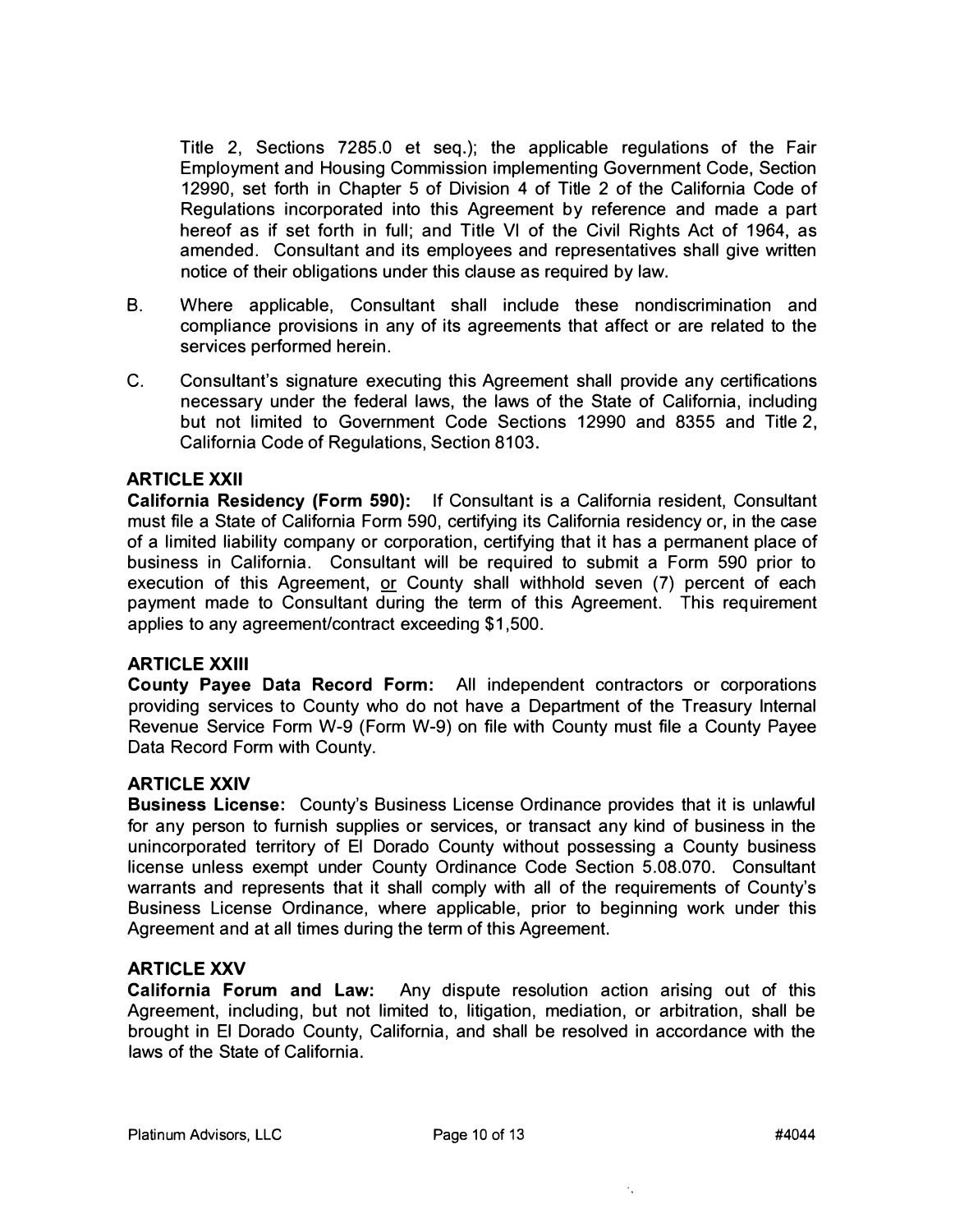#### **ARTICLE XXVI**

**Contract Administrator:** The County Officer or employee with responsibility for administering this Agreement is Brendan Ferry, Principal Planner, Long Range Planning Division, Planning and Building Department, or successor.

#### **ARTICLE XXVII**

**Authorized Signatures:** The parties to this Agreement represent that the undersigned individuals executing this Agreement on their respective behalf are fully authorized to do so by law or other appropriate instrument and to bind upon said parties the obligations set forth herein.

#### **ARTICLE XXVIII**

**Partial Invalidity:** If any provision, sentence, or phrase of the Agreement is held by a court of competent jurisdiction to be invalid, void, or unenforceable, the remaining provisions, sentences, and phrases will continue in full force and effect without being impaired or invalidated in any way.

#### **ARTICLE XXIX**

**No Third Party Beneficiaries:** Nothing in this Agreement is intended, nor will be deemed, to confer rights or remedies upon any person or legal entity not a party to this Agreement.

#### **ARTICLE XXX**

**Counterparts:** This Agreement may be executed in one or more counterparts, each of which shall be an original and all of which together shall constitute one and the same instrument.

#### **ARTICLE XXXI**

**Entire Agreement:** This document and the documents referred to herein are the entire Agreement between the parties, and they incorporate or supersede all prior written or oral agreements or understandings.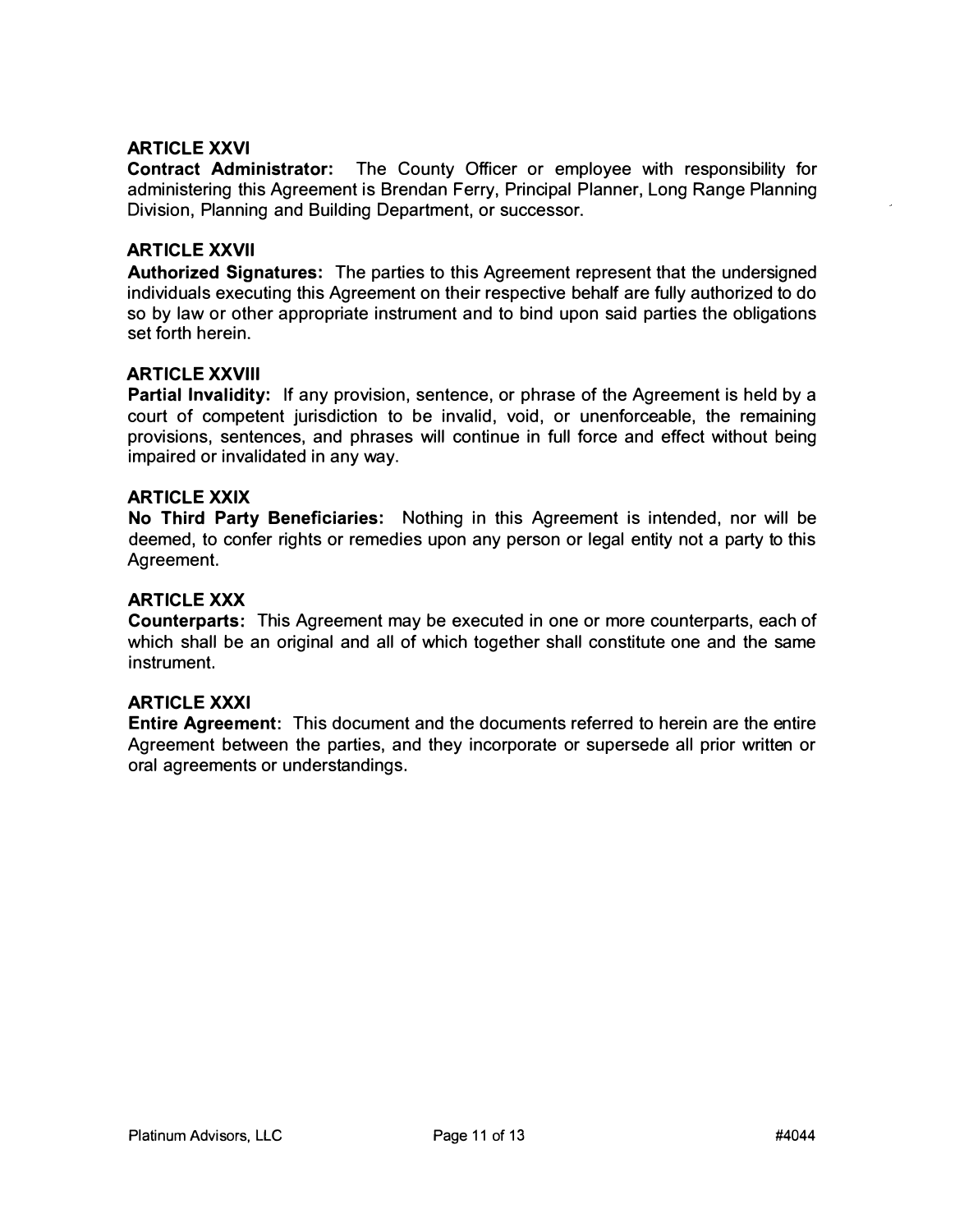**Requesting Contract Administrator and Division Concurrence:** 

Tendar **By:� Brendan Ferry** ?**�**

Dated:  $8/27/2019$ 

Principal Planner Long Range Planning Division Planning and Building Department

# **Requesting Department Concurrence:**

By: **Tiffany Schmid, Director** 

Planning and Building Department

Dated: 08/15/19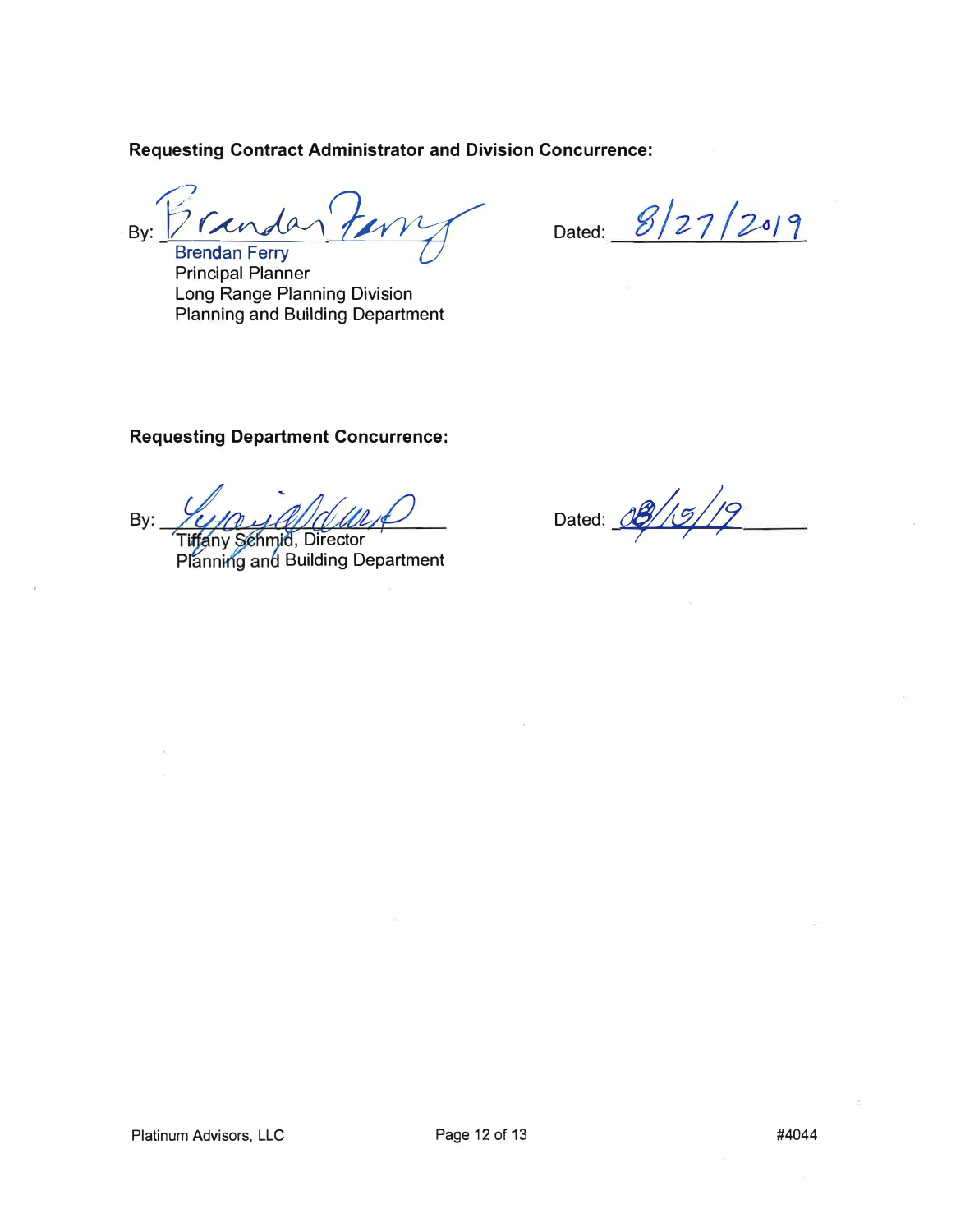**IN WITNESS WHEREOF,** the parties hereto have executed this Agreement on the dates indicated below.

**--COUNTY OF EL DORADO--**

By:

Dated: 8/27/2019

Board of Supervisors "County"

Attest:

Clerk of the Board of Supervisors

**By:**  $\underbrace{\hspace{1cm}}_{\text{Deputy Clerk}}$  Dated:  $\underbrace{\hspace{1cm}}_{\text{Dated:}}$   $\underbrace{\hspace{1cm}}_{\text{Ceputy Clerk}}$ 

**-- P L A T I N U M A D V I S O R S, L L C --** By: P. Ael Darius W. Anderson  $\overline{\mathcal{O}}$ Manager

 $Dated:$   $A \circ q$  *6 19* 

Platinum Advisors, LLC Page 13 of 13 #4044

"Consultant"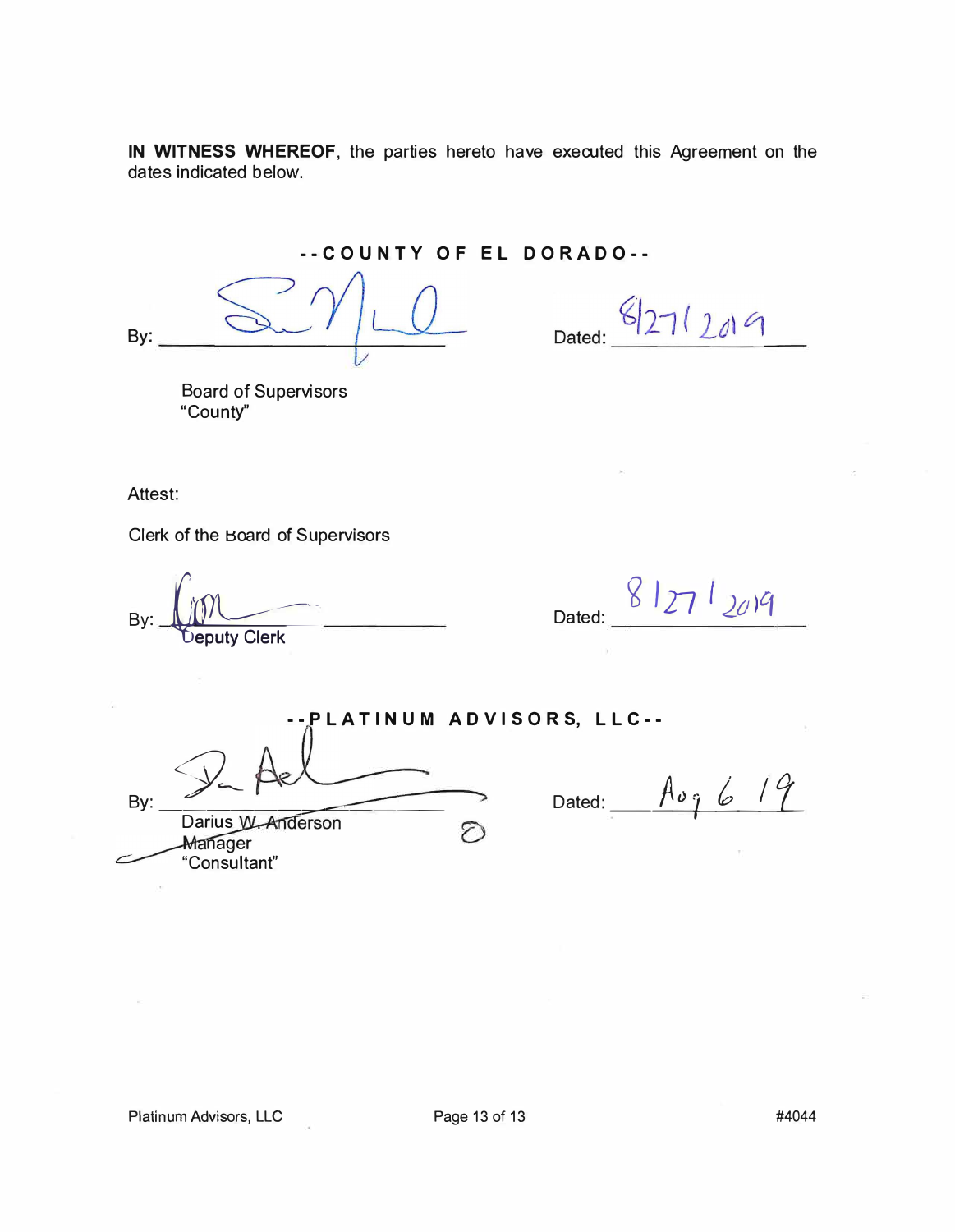# **Platinum Advisors, LLC**

# **Exhibit A**

# **Scope of Services**

#### **Representing the California Tahoe Alliance**

Beginning with the design of the annual legislative package through its implementation, Consultant shall work directly with California Tahoe Alliance's (CTA) staff as directed on implementing the objectives herein:

- Establish a presence on behalf of CTA with targeted state and legislative leaders;
- Build relationships by educating the Governor's Administration on CTA's mission and goals;
- Cultivate new Tahoe champions and arrange meetings with the CTA as needed;
- Through the state budget process, support the allocation of funding for a broad range of environmental, restoration, and water quality and supply projects, while also supporting programs and agencies that implement projects in the Lake Tahoe Environmental Improvement Program (EIP);
- Support efforts to pass resource bonds which provide funding for programs and agencies that can fund EIP projects;
- Support initiatives to maximize the amount of funding available from a variety of different funding programs including but not limited to: Greenhouse Gas Reduction Fund (cap and trade funds), Propositions, and the Parks Bond for projects in the Lake Tahoe Basin;
- Support changes to funding requirements for "disadvantaged communities" that would allow the communities of the Lake Tahoe Basin to better compete for funding;
- Support efforts to secure state funding for community firefighting infrastructure improvements;
- Support legislative activities and identify key legislators to champion policies that provide new tools and resources to help strengthen the prospects for environmental redevelopment in the Tahoe Basin;
- Represent the interests on behalf of the CTA when relevant;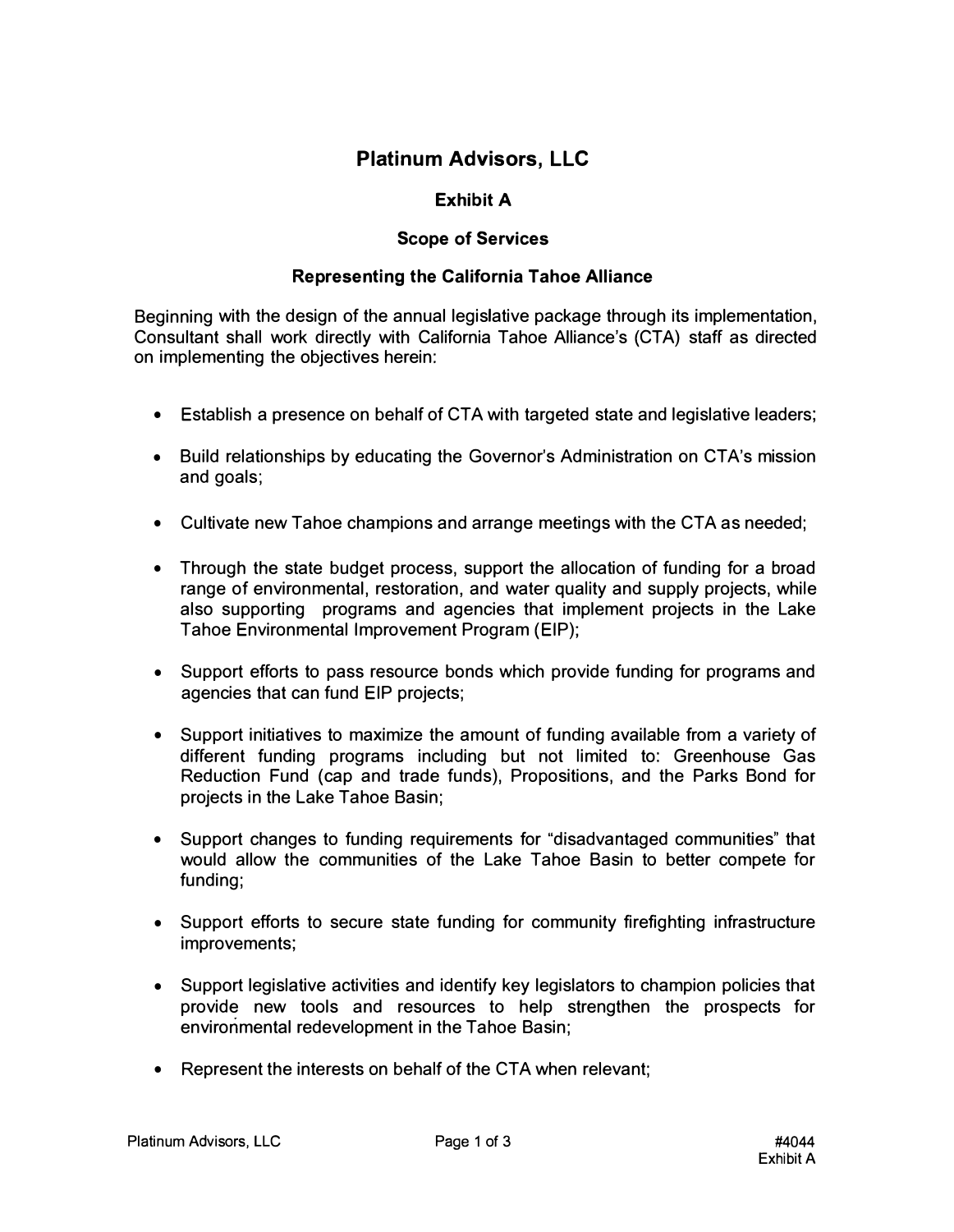- Advocate on public water and sewer issues relevant to rural and mountain communities;
- Work with CTA to define and prioritize CTA's legislative and state administrative needs, and develop an advocacy strategy that responds successfully to those needs;
- Initiate introductory meetings and develop relationships for CTA with the Governor and his senior staff;
- Initiate introductory meetings and develop relationships for CTA with Legislative Leadership, key committee Members, and targeted staff;
- Initiate introductory meetings and develop relationships for CTA with key state agencies and departments, such as the Natural Resources Agency, California State Transportation Agency ( CalSTA), and California Air Resources Board (GARB);
- Help design and implement CTA's legislative program by providing up-to-date information on issues, legislation, budget problems and information relevant to issues from a vast array of state legislative and administrative sources;
- Provide regular Capitol updates on the status of legislation important to CTA. Consultant shall also provide timely alerts when imminent legislative or administrative action affects CTA.
- Testify at legislative and budget hearings on issues in the event CTA takes an interest and formal position;
- Keep legislators and key staff informed through correspondence, personal contact, staff contact, and other means in advocating for the interests of CTA;
- Participate in strategy meetings on policy and budget issues with leadership staff in both legislative Houses and both parties to further CTA's legislative and regulatory goals;

Consultant's advocacy responsibilities do not end with the governor's signature. Many statutory changes, and in particular funding programs, require the development of guidelines or regulations. While the legislative process has end points, this administrative process never sleeps. Consultant shall be a constant presence at workshops and public hearings held by the Air Resources Board, Energy Commission, Transportation Commission, CalSTA, Resources Agency, and numerous other agencies where decisions are made. This also extends to the boards and commissions overseen by other constitutional offices, such as the State Treasurer and the Board of Equalization.